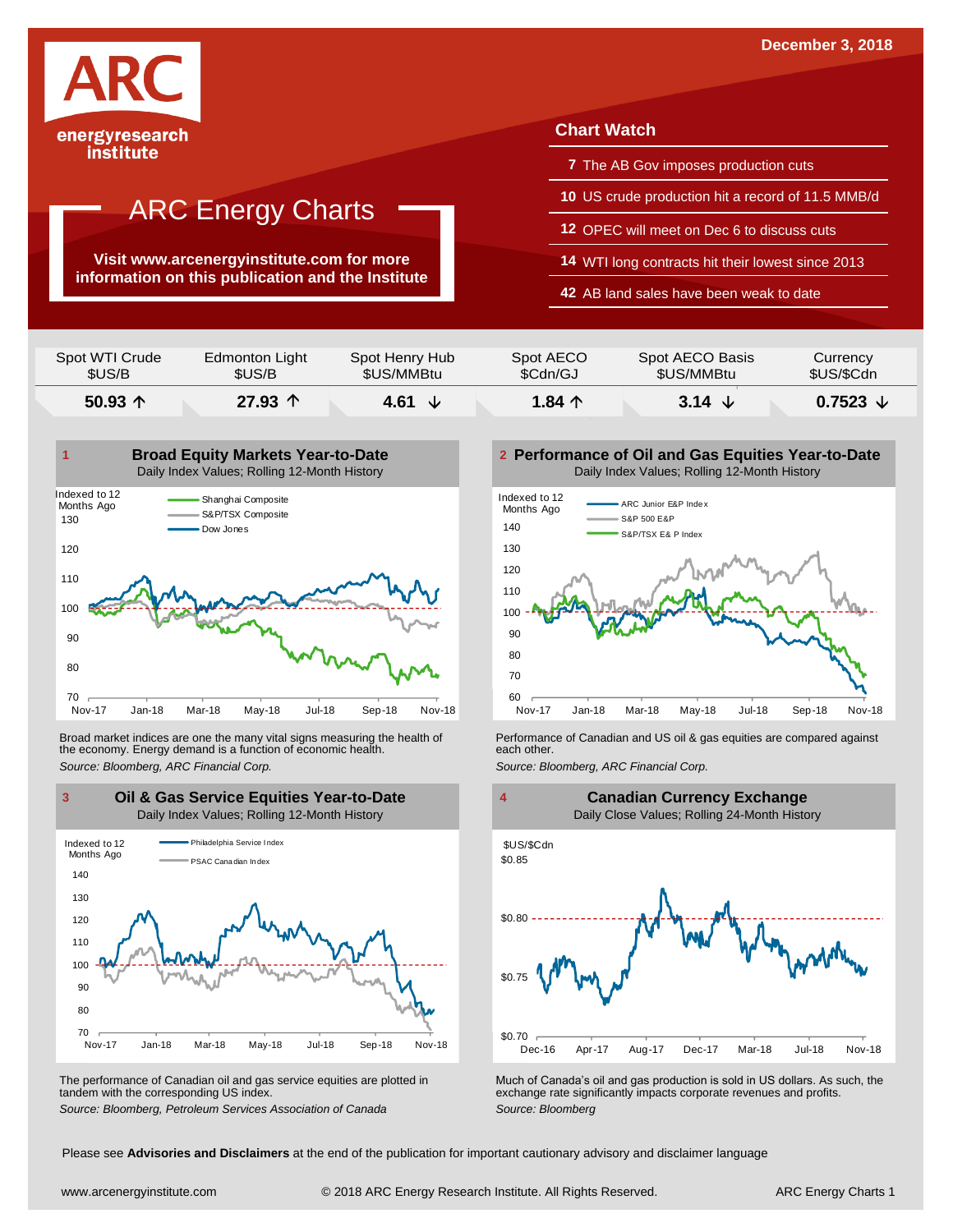

**Crude Oil**

**WTI Crude Oil Price and Differential to Brent** Near-Month WTI and Brent Differential; Rolling 12-Month History 



North American crude oil prices can sometimes disconnect from global prices depending on regional supply and demand dynamics. *Source: Bloomberg*

#### **Canadian Heavy Oil Price Differential to WTI 8** Western Canadian Select (WCS) Differential; Rolling 12-Month History



The differential should reflect quality differences and transportation costs. Greater discounts can result from infrastructure or refinery outages. *Source: Bloomberg*



Rail is expected to grow as the pipelines have hit the limit for moving additional barrels of crude oil, and supply is still growing.

*Source: National Energy Board*



Forward prices for WTI are plotted against months in the calendar year. Years are distinguished by color and symbol coding. *Source: Bloomberg*

### **Canadian Light Crude Oil Price Differential to WTI** WTI and Edmonton Light differential; Rolling 12-Month History



The differential should reflect the transportation cost from Alberta to Cushing. Greater discounts can result from infrastructure or refinery outages. *Source: Bloomberg*



The advancement of drilling and completion methods is increasing US crude oil production.

*Source: Bloomberg, U.S. Energy Information Administration*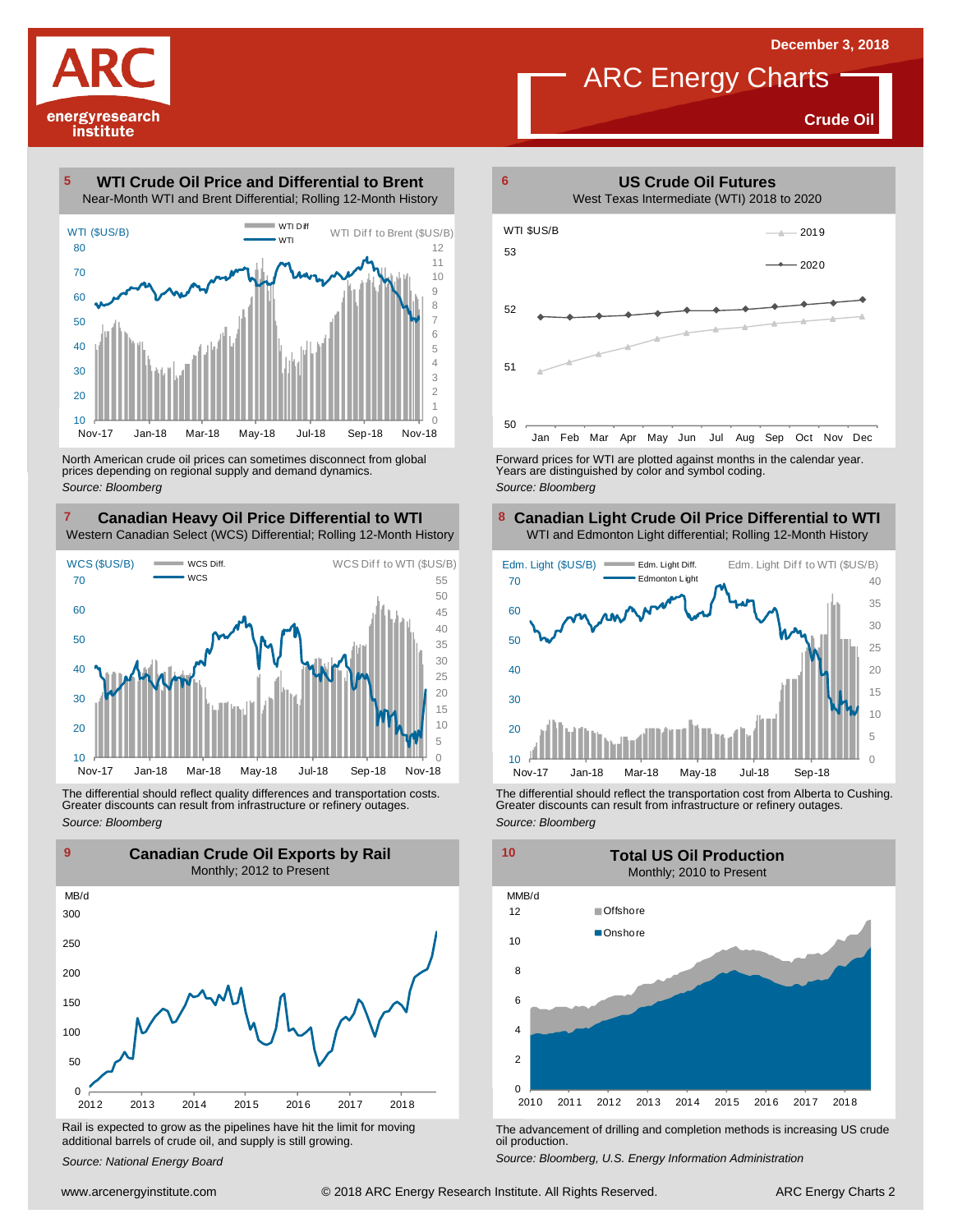**Crude Oil**





Most of Canada's oil production comes from Alberta; split between oil sands and conventional production. Most of Canada's oil production comes from Alberta; split between oil **Source:** OPEC's production levels relative to its sustainable and spare capacity<br>
Source: Alberta *Energy Regulator*<br>
Source: Petroleum Intelligence We



Negative numbers indicate a global crude shortfall, while positive numbers indicate an oversupply.

*Source: International Energy Agency*



Crude oil imports from Canada are taking market share from overseas imports.



ARC Energy Charts



influences global crude prices. *Source: Petroleum Intelligence Weekly*



Long contracts take the position that WTI oil price will increase, while short contracts expect a decline.

*Source: Bloomberg, U.S. Commodity Futures Trading Commission*

**16 US Exports of Crude Oil and Refined Products** Weekly Data; 2013 to Present



Um-13 Jan-14 Jan-15 Jan-16 Jan-17 Jan-18 Jan-13 Jan-14 Jan-15 Jan-16 Jan-17 Jan-18<br>Crude oil imports from Canada are taking market share from overseas<br>imports.<br>Source: U.S. Energy Information Administration<br>www.arcenergyin *S*rude oil imports from Canada are taking market share from overseas The US exports more refined products than crude oil. With the rapid growth of imports.<br> *Source: U.S. Energy Information Administration*<br>
Source: U.S. E tight oil, most export growth should come from crude oil exports. *Source: U.S. Energy Information Administration*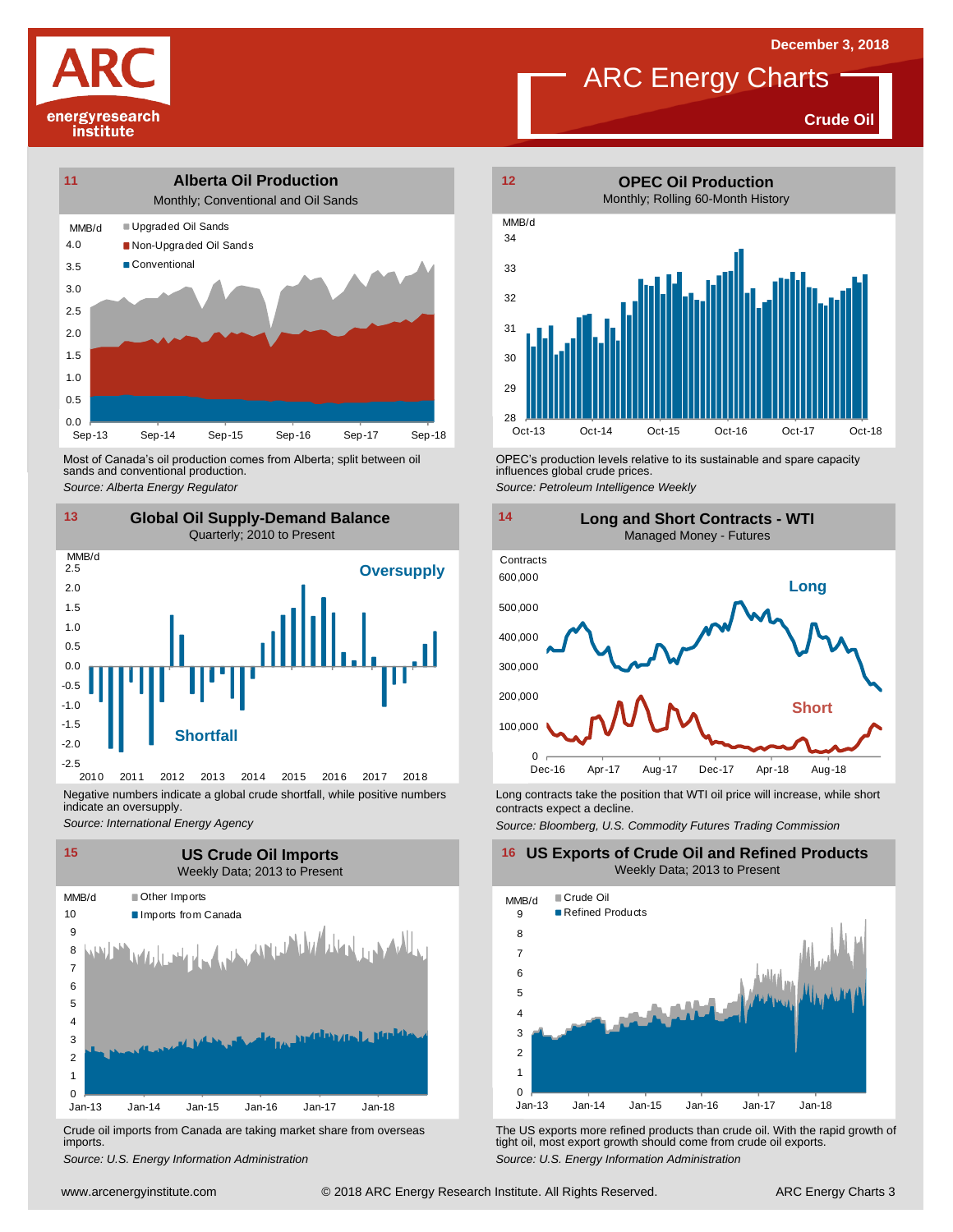



**Crude Oil**





Jan Feb Mar Apr May Jun Jul Aug Sep Oct Nov Dec Refinery utilization rates change the supply of refined products, impacting price. Utilization for the current year is blue.



Tracking US oil drilling by major play provides insight into the composition of US oil supply and growth trends.





Refinery utilization rates change the supply of refined products, impacting<br>
price. Utilization for the current year is blue.<br>
Source: U.S. Energy Information Administration<br>
Source: U.S. Energy Information Administration<br>



**Daily NGL Prices as a % of Edmonton Light** Propane & Butane Spot Prices at Edmonton, AB

Tracking US oil drilling by major play provides insight into the composition of<br>US oil supply and growth trends.<br>Source: Baker Hughes<br>Source: Baker Hughes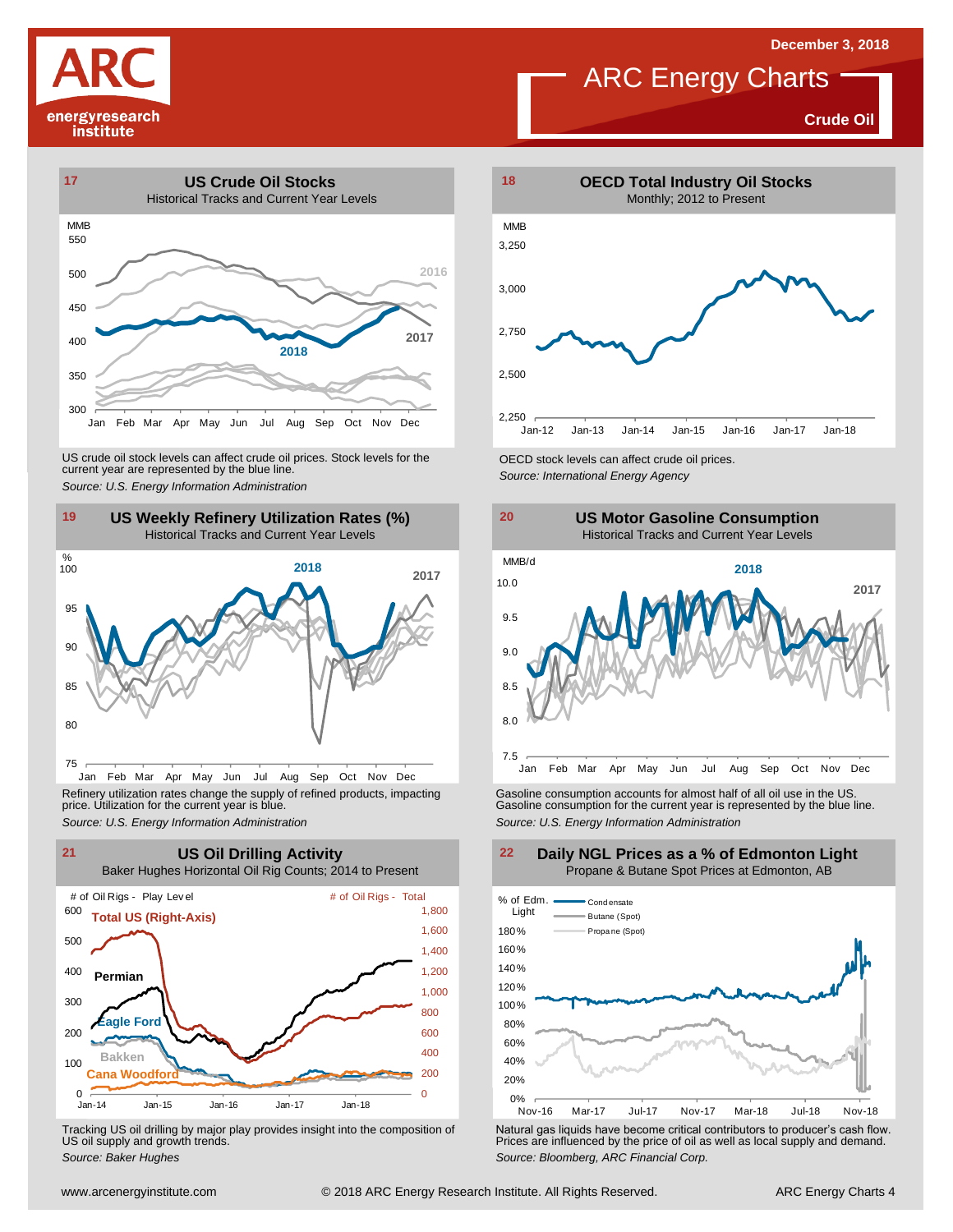**US Natural Gas Futures**

**Natural Gas**

**23 Near-Month North American Natural Gas Prices 24** Daily Prices; Rolling 12-Month History

energyresearch institute



Near-month prices at AECO track Henry Hub prices, the exchange rate and the cost of transportation. Local factors can also affect price. *Source: Bloomberg*



Long contracts take the position that Henry Hub gas price will increase, while short contracts expect a decline. *Source: U.S. Commodity Futures Trading Commission* AECO forward prices mimic Henry Hub futures minus <sup>a</sup> differential. *Source: Bloomberg*



International natural gas prices strongly impact the economics of proposed LNG projects.

*Source: Bloomberg, Japanese Ministry of Economy, Trade and Industry*



Forward contract prices are plotted against months in the calendar year.<br>Years are distinguished by color and symbol coding. *Source: Bloomberg*





## **US Coal and Natural Gas Power Generation Cost** Converted to a \$/MWh Equivalent



This graph illustrates when it may be economic to begin coal-gas switching in power generation. Average power plant efficiencies are assumed. *Source: Bloomberg*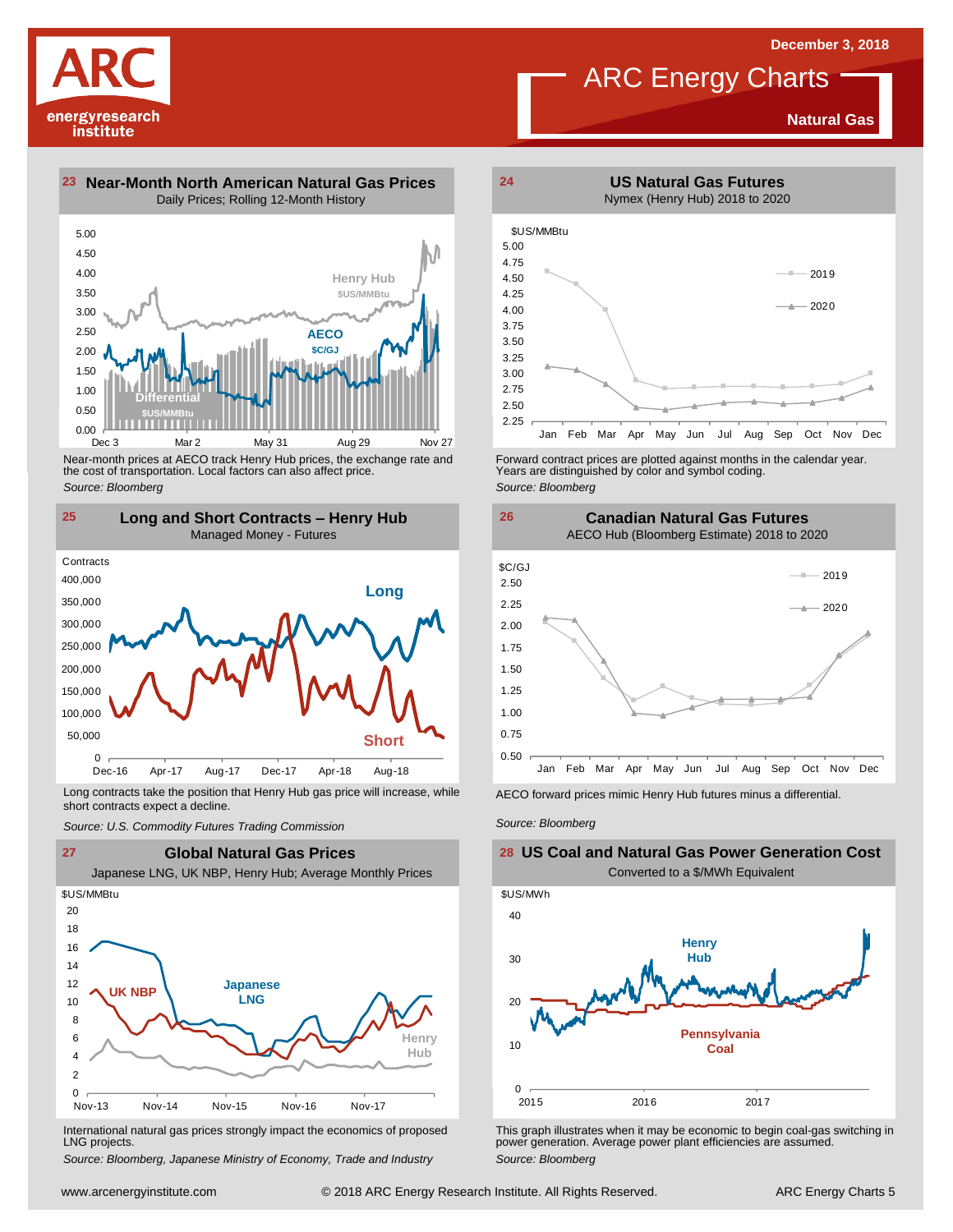

**Natural Gas**

**December 3, 2018**



North America has an integrated natural gas market. Prices are determined by regional supply and demand, and pipeline flows. *Source: Bloomberg*



The ability of gas producers to move gas out of the WCSB to eastern markets and the US is <sup>a</sup> major factor in local natural gas prices.

1 2 3 4 5 6 7 8  $\overline{9}$ 10 Jan Feb Mar Apr May Jun Jul Aug Sep Oct Nov Dec Bcf /d **US Natural Gas Exports – Excluding Canada** Daily; Historical Tracks and Current Year Levels **2017 2016 2018**

Using the Marchine Mar Apr May Jun Jul Aug Sep Oct Nov Dec The ability of gas producers to move gas out of the WCSB to eastern<br>
markets and the US is a major factor in local natural gas prices.<br>
Source: Various Pipeline Co The ability of gas producers to move gas out of the WCSB to eastern<br>
markets and the US is a major factor in local natural gas prices.<br>
Source: Various Pipeline Companies<br>
Source: Bentek<br>
Source: Bentek<br>
Source: Bentek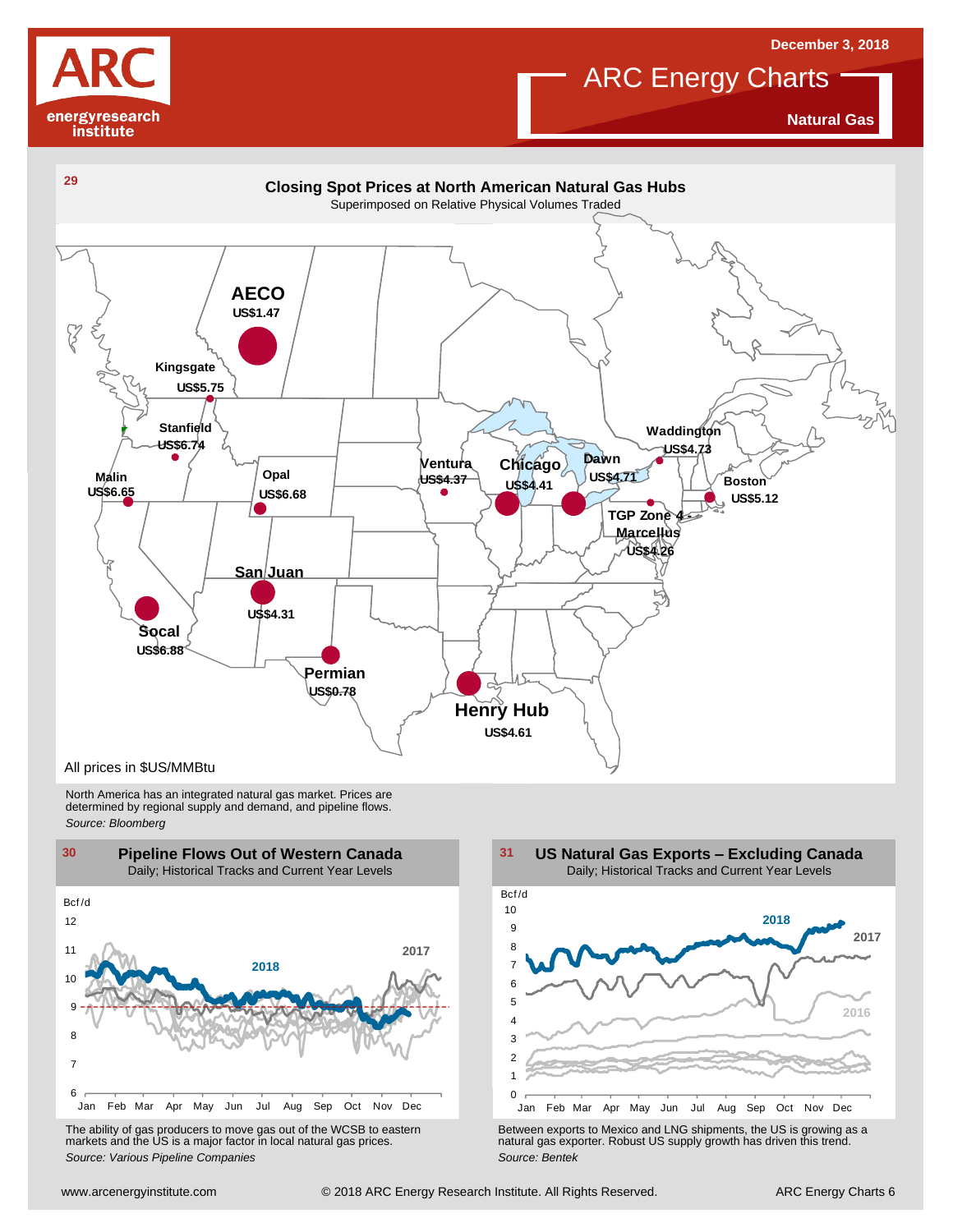

### **Natural Gas**



year is in dark blue.



US production started ramping up in late 2007 and continues to grow year over year. *Source: Bentek*



Weekly gas storage reports provide <sup>a</sup> snapshot of supply and demand. Current year changes are represented by the blue line. Weekly gas storage reports provide a snapshot of supply and demand.<br>
The EIA reports changes in US natural gas inventories held in underground<br>
Source: U.S. Energy Information Administration<br>
Source: U.S. Energy Informatio



Weekly natural gas demand is directly tied to the weather. The current<br>
year is in dark blue.<br>
Source: National Oceanic and Atmospheric Administration<br>
Source: Bentek<br>
Source: Bentek





This includes receipts on the TCPL, Alliance, WestCoast and TransGas pipelines.

**Total Working Natural Gas in US Storage**

*Source: Various Pipeline Companies*

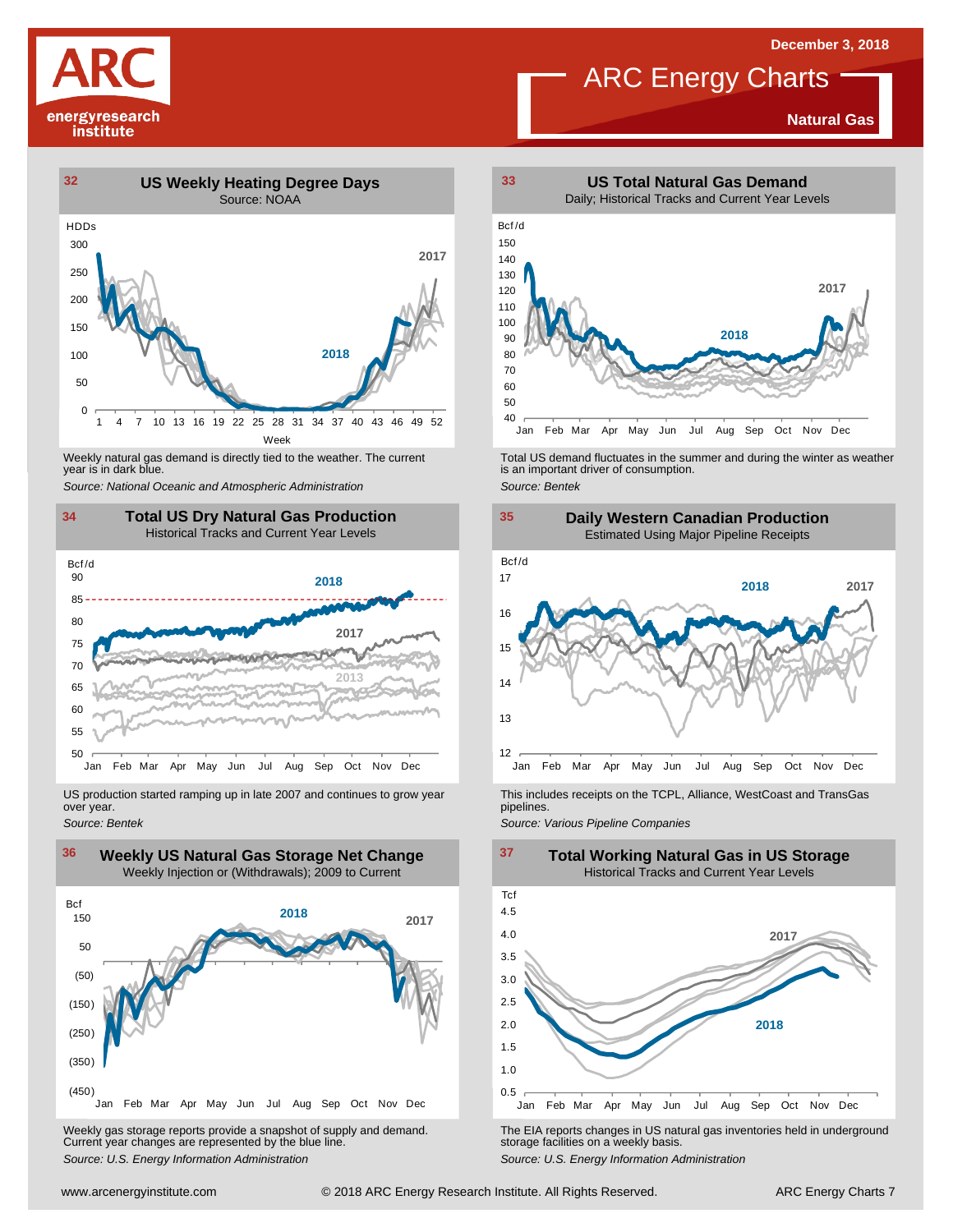

**Natural Gas and Other Indicators**





driven by new oil sands demand and power generation projects.

**40 41 Weekly Canadian Oil and Gas Drilling Activity** Baker Hughes Average Rig Counts; Rolling 24-Month History



Unlike US drilling activity, Canadian rigs are dispatched seasonally. Capital allocation by operators is driven by views of future oil and gas prices. *Source: Baker Hughes* Tracking US gas drilling by major play provides insight into the composition of US gas supply and growth trends. *Source: Baker Hughes*



Land prices are an important component of F&D costs. In Alberta, sales of petroleum and natural gas rights are held every two weeks. *Source: Alberta Department of Energy*



Alberta natural gas demand has grown steadily in recent years, largely **canada's natural gas storage level provid**es a good metric if the country is driven by new oil sands demand and power generation projects.<br>And the sto



**42 43 Alberta Crown Land Sales – Excluding Oil Sands Canadian Cumulative Well Completions** Current Year *vs* Years Prior





Relative year-over-year drilling activity is highlighted in this chart. Cumulative well completions for the current year are shown in blue. *Source: Daily Oil Bulletin/JWN*